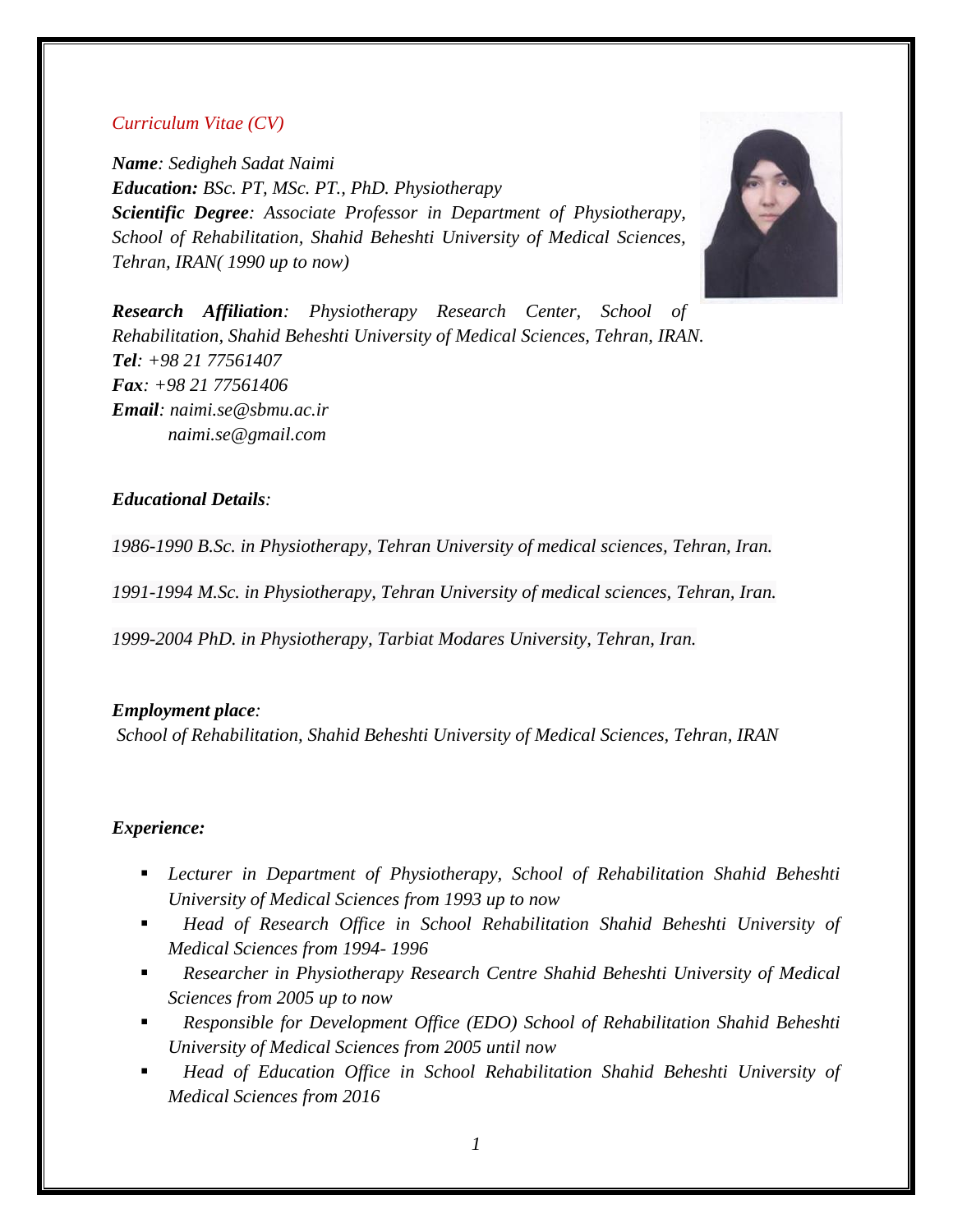# *Publication:*

*Some Significant Articles are:* 

- *1- Shadmehr, A.,Hadian, M.R.,Naiemi, S.S.,Jalaie, S.Hamstring flexibility in young women following passive stretch and muscle energy technique.2009.Journal of Back and Musculoskeletal Rehabilitation(scopus indexed)*
- *2- Bita, V.,Naeimi, S.S.,Khademi Kalantari, K.,Rahimi, A.,Sarmadi, A.Evaluation of the effect of external load activation of periarthicular shoulder muscles .2010.Scientific Journal of Kurdistan University of Medical Sciences(scopus indexed)*
- *3- Bazrafshan A.R, Okhovatiyan F, Naeemi S.S, Soltani A.R, Khademi kalantari K, Ghorbani M, Lashgari R, Mehrabi N, Bagheri HTo. Investigate the relationship between sensory receptors of index finger with leg muscles activity. Modern Rehabilitation. 2010, 4(2,3):1-9*
- *4- Forouhideh, F.,Naeimi, S.,Kalantari, K.K.,Rahimi, A.,Farhadi, A. The short term effects of one-session of whole body vibration training on isokinetic strength of rotator cuff and shoulder proprioception in young healthy subjects. 2011.Scientific Journal of Kurdistan University of Medical Sciences(scopus indexed)*
- *5- Okhovatian, F.,Mehdikhani, R.,Naimi, S.S.Comparison between the immediate effect of manual pressure release and strain/counterstrain techniques on latent trigger point of upper trapezius muscle.2012.Clinical Chiropractic(scopus indexed)*
- *6- Vaseghi, B.,Jaberzadeh, S.,Kalantari, K.K.,Naimi, S.S.The impact of load and base of support on electromyographic onset in the shoulder muscle during push-up exercises .2013.Journal of Bodywork and Movement Therapies(scopus indexed)*
- *7- Somayeh Mahmoodi Aghdam, Khosro Khademi Kalantari, Ali Reza Akbarzadeh Baghban, Mehdi Rezayi, Abbas Rahimi , Sedigheh Sadat Naimee. Effect of sustained traction on physical improvements of patients with severe knee osteoarthritis. Journal of Modern Rehabilitation, 2013; 7(3); 24-32.*
- *8- Fatemeh Maleki Sedigheh Sadat Naimi, Khosro Khademi-Kalantari, Azadeh Shadmehr, Alireza Akbarzadeh Baghban The Immediate Effects of Whole Body Vibration on Maximum Isometric Strength of Elbow Flexor Muscles in non-athletes and young Individuals. Journal of Rehabilitation Medicine, 2013; 2(1): 23- 33*
- *9- Khademi-Kalantari Khosro, Mahmoodi Aghdam S., Akbarzadeh Baghban A., Rezayi M., Rahimi A., Naimi S.S. Effects of non-surgical joint distraction in the treatment of severe knee osteoarthritis. Journal of Body work & Movement Therapies. 2014, Feb. DOI: 10.1016/j.jbmt.2013.12.001*
- *10- Amin Norouzi Fashkhami; Abbas Rahimi, Khosro Khademi Kalantari,. Alireza Akbarzadeh Baghban, Sedigheh Sadat Naimi, Sohrab Keyhani,. The Functional Abilities and Maximal Vertical Jumping Height in Coper and Non-coper Anterior Cruciate Ligament-Deficient Knee. Iranian Rehabilitation Journal, 2014 12(20): 28-33.*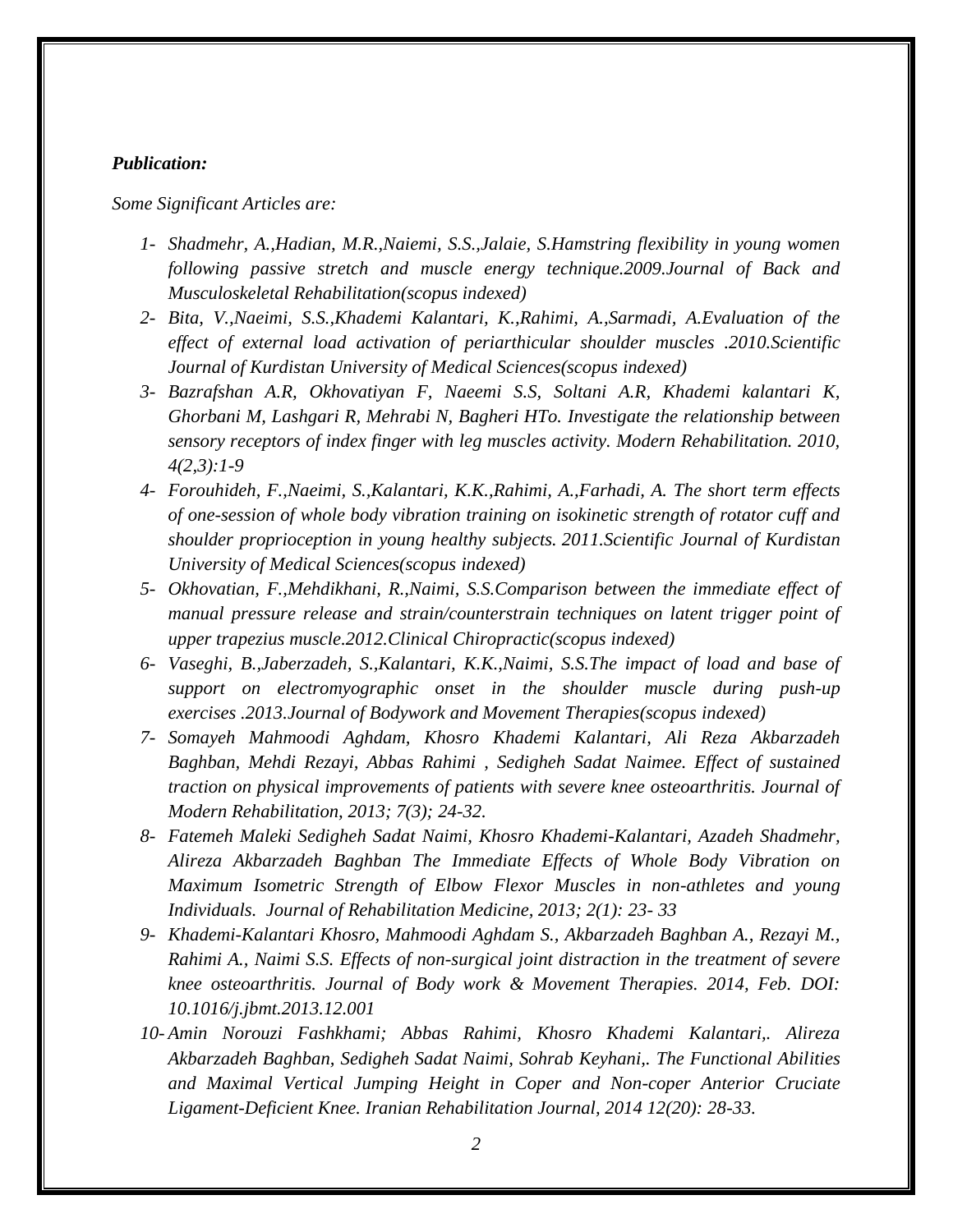- *11-Soltani N, Rahimi A, Naimi SS, Khademi KK, Saeedi H Studying the Balance of the Coper and Non-Coper ACL-Deficient Knee Subjects. Asian Journal of Sports Medicine.June 2014: 5(2):91-98*
- *12- Soltani N, Rahimi A, Naimi SS, Khademi KK, Saeedi H. An investigation into the vertical ground reaction force status in the coper and non-coper ACL-deficient knee subjects during walking on level ground. Modern rehabilitation journal 2014 8(4): 37-45.*
- *13- Hosein Kouhzad Mohammadi1, Khosro Khademi Kalantari, Sedighe Sadat Naeimi,Alireza Akbarzadeh Baghban, Navid Taheri and Mohammad Pouretezad Comparison of Lower Limb Muscle Activation Patterns in Different Foot Structures using Voluntary Response Index: A Study Protocol .International Journal of Orthopedics and Rehabilitation, 2014, 1, 49-53*
- *14- Mohammadi, H.K.,Kalantari, K.K.,Naeimi, S.S.,(...),Dastjerdi, M.,Kardooni, L.Immediate and delayed effects of forearm Kinesio taping on grip strength .2014.Iranian Red Crescent Medical Journal(scopus indexed)*
- *15- Kouhkan S., Rahimi A., Ghasemi M., Naimi SS., Akbarzadeh A. Postural Changes During Pregnancy. British Journal of Medicine & Medical Research. 2015. . 7(9): 744-753.*
- *16- Yeganeh Lari, A.,Okhovatian, F.,Naimi, S.S.,Baghban, A.A.The effect of the combination of dry needling and MET on latent trigger point upper trapezius in females .2016.Manual Therapy(scopus indexed)*
- *17- Bokaee, F.,Rezasoltani, A.,Manshadi, F.D.,Naimi, S.S.,Akbarzadeh Baghban, A.A new device for measuring isometric force of the craniocervical flexor and extensor muscles and its reliability .2016.Cranio - Journal of Craniomandibular Practice . Article in Press(scopus indexed)*
- *18- Bokaee, F.,Rezasoltani, A.,Manshadi, F.D.,(...),Baghban, A.A.,Azimi, H.Comparison of isometric force of the craniocervical flexor and extensor muscles between women with and without forward head posture . 2016.Cranio - Journal of Craniomandibular Practice(scopus indexed)*
- *19- Hossein Rafsanjani-Dehghazi, Khosro Khademi Kalantari, Asghar Rezasoltani, Sedighe Sadat Naimi, Alireza Akbarzadeh Baghban, Sadegh Tavakoli, Sima Zarghami. The Acute Effect of Common Proneal Nerve Electrical Stimulation on Maximum Capacity of Quadriceps Activation in Patients with Knee Osteoarthritis. J Rehab Med. 2016; 5(2): 61-68.*
- *20- [Rafsanjani, H.](https://www.scopus.com/authid/detail.uri?authorId=57193550261&eid=2-s2.0-85014746542) [Khademi-Kalantari, K.](https://www.scopus.com/authid/detail.uri?authorId=36944158200&eid=2-s2.0-85014746542) [Rezasoltani, A.](https://www.scopus.com/authid/detail.uri?authorId=6603332797&eid=2-s2.0-85014746542) [Naimi, S.S.](https://www.scopus.com/authid/detail.uri?authorId=55241493400&eid=2-s2.0-85014746542) [Ghasemi, M.](https://www.scopus.com/authid/detail.uri?authorId=54881023200&eid=2-s2.0-85014746542) [Jaberzadeh, S.](https://www.scopus.com/authid/detail.uri?authorId=6603095266&eid=2-s2.0-85014746542) Immediate effect of common peroneal nerve electrical stimulation on quadriceps muscle arthrogenic inhibition in patients with knee osteoarthritis. [Journal of](https://www.scopus.com/sourceid/16788?origin=recordpage)  [Bodywork and Movement Therapies.](https://www.scopus.com/sourceid/16788?origin=recordpage) 2017, 21( 4) : 879-883*
- *21- [Bokaee, F.](https://www.scopus.com/authid/detail.uri?authorId=36551133800&eid=2-s2.0-84979019741) [Rezasoltani, A.](https://www.scopus.com/authid/detail.uri?authorId=6603332797&eid=2-s2.0-84979019741) [Manshadi, F.D.](https://www.scopus.com/authid/detail.uri?authorId=35729125400&eid=2-s2.0-84979019741) [Naimi, S.S.](https://www.scopus.com/authid/detail.uri?authorId=55241493400&eid=2-s2.0-84979019741) [Akbarzadeh Baghban, A.](https://www.scopus.com/authid/detail.uri?authorId=35788693300&eid=2-s2.0-84979019741) A new device for measuring isometric force of the craniocervical flexor and extensor muscles and its reliability. Cranio - [Journal of Craniomandibular Practice](https://www.scopus.com/sourceid/29913?origin=recordpage) 2017, 35( 4) : 238-243*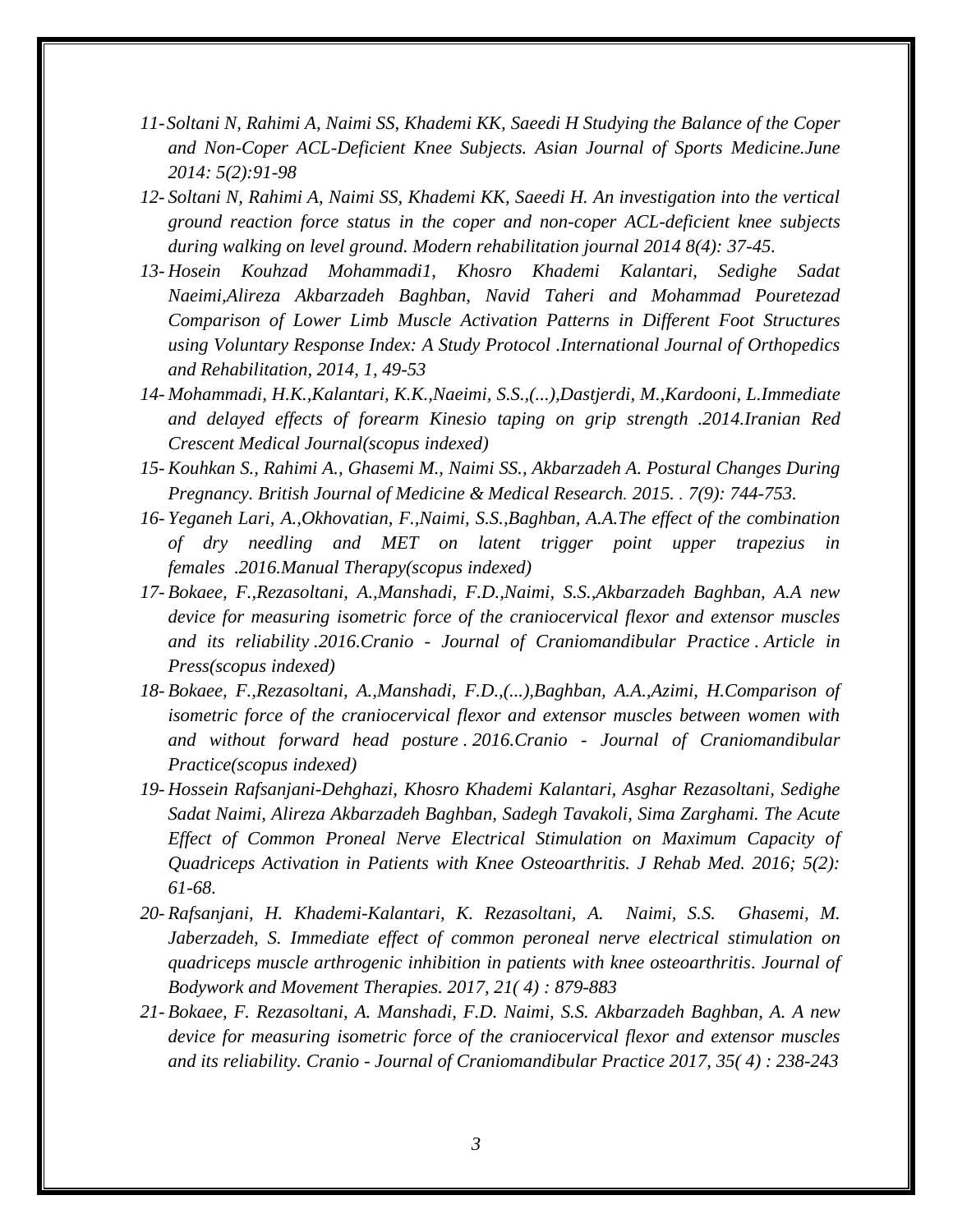- *22- [Rahbar, S.](https://www.scopus.com/authid/detail.uri?authorId=57195514978&eid=2-s2.0-85028536164) [Naimi, S.S.](https://www.scopus.com/authid/detail.uri?authorId=55241493400&eid=2-s2.0-85028536164) [Soltani, A.R.](https://www.scopus.com/authid/detail.uri?authorId=57195515065&eid=2-s2.0-85028536164) [Rahimi, A](https://www.scopus.com/authid/detail.uri?authorId=57197132505&eid=2-s2.0-85028536164) [Akbarzadeh Baghban, A.](https://www.scopus.com/authid/detail.uri?authorId=35788693300&eid=2-s2.0-85028536164) [Rashedi, V.](https://www.scopus.com/authid/detail.uri?authorId=55775014100&eid=2-s2.0-85028536164) [Tavakkoli, H.M.](https://www.scopus.com/authid/detail.uri?authorId=57195518558&eid=2-s2.0-85028536164) Improvement in biochemical parameters in patients with type 2 diabetes after twenty-four sessions of aerobic exercise: A randomized controlled trial. [Iranian Red](https://www.scopus.com/sourceid/17700155031?origin=recordpage)  [Crescent Medical Journal](https://www.scopus.com/sourceid/17700155031?origin=recordpage) 2017, 19( 7) .Article number e13931, 9p*
- *23- [Bokaee, F.](https://www.scopus.com/authid/detail.uri?authorId=36551133800&eid=2-s2.0-85030861979) [Rezasoltani, A.](https://www.scopus.com/authid/detail.uri?authorId=6603332797&eid=2-s2.0-85030861979) [Manshadi, F.D.](https://www.scopus.com/authid/detail.uri?authorId=35729125400&eid=2-s2.0-85030861979) [Naimi, S.S.](https://www.scopus.com/authid/detail.uri?authorId=55241493400&eid=2-s2.0-85030861979) [Baghban, A.A.](https://www.scopus.com/authid/detail.uri?authorId=35788693300&eid=2-s2.0-85030861979) [Azimi, H.](https://www.scopus.com/authid/detail.uri?authorId=56966434400&eid=2-s2.0-85030861979) Comparison of cervical muscle thickness between asymptomatic women with and without forward head posture. [Brazilian Journal of Physical Therapy](https://www.scopus.com/sourceid/10800153305?origin=recordpage) . 2017, 21(3) : 206-211*
- *24- [Ebrahimabadi, Z.](https://www.scopus.com/authid/detail.uri?authorId=57193624172&eid=2-s2.0-85015339995) [Naimi, S.S.](https://www.scopus.com/authid/detail.uri?authorId=55241493400&eid=2-s2.0-85015339995) [Rahimi, A.](https://www.scopus.com/authid/detail.uri?authorId=57197132505&eid=2-s2.0-85015339995) [Sadeghi, H.](https://www.scopus.com/authid/detail.uri?authorId=26221373700&eid=2-s2.0-85015339995) [,Hosseini, S.M.](https://www.scopus.com/authid/detail.uri?authorId=57189353842&eid=2-s2.0-85015339995) [,Baghban,](https://www.scopus.com/authid/detail.uri?authorId=35788693300&eid=2-s2.0-85015339995)  [A.A](https://www.scopus.com/authid/detail.uri?authorId=35788693300&eid=2-s2.0-85015339995)[,Arsalan, S.A.,](https://www.scopus.com/authid/detail.uri?authorId=57193626253&eid=2-s2.0-85015339995) The alteration of neuromuscular control strategies during gait initiation in individuals with chronic ankle instability. [Iranian Red Crescent Medical](https://www.scopus.com/sourceid/17700155031?origin=recordpage)  [Journal](https://www.scopus.com/sourceid/17700155031?origin=recordpage) 2017, 19(3) ,Article number e44534*
- *25- [Mohammadi, H.K.](https://www.scopus.com/authid/detail.uri?authorId=57191482946&eid=2-s2.0-85039452818) [Mehravar, M.](https://www.scopus.com/authid/detail.uri?authorId=57201088995&eid=2-s2.0-85039452818) [Kalantari, K.K.](https://www.scopus.com/authid/detail.uri?authorId=36944158200&eid=2-s2.0-85039452818) [Naimi, S.S.](https://www.scopus.com/authid/detail.uri?authorId=55241493400&eid=2-s2.0-85039452818) [Baghban, A.A.](https://www.scopus.com/authid/detail.uri?authorId=35788693300&eid=2-s2.0-85039452818) [Okhovatian,](https://www.scopus.com/authid/detail.uri?authorId=16302140400&eid=2-s2.0-85039452818)  [F.](https://www.scopus.com/authid/detail.uri?authorId=16302140400&eid=2-s2.0-85039452818) [Rezasoltani, A.](https://www.scopus.com/authid/detail.uri?authorId=57197870452&eid=2-s2.0-85039452818) [Mohseni Bandpei, M.A.](https://www.scopus.com/authid/detail.uri?authorId=56134001300&eid=2-s2.0-85039452818) [Taheri, N.](https://www.scopus.com/authid/detail.uri?authorId=57000216000&eid=2-s2.0-85039452818) A comparison of foot kinetic parameters between pronated and normal foot structures during forward jump landing. [Journal of Bodywork and Movement Therapies.](https://www.scopus.com/sourceid/16788?origin=recordpage) 2018, 22(3) : 661-665*
- *26- [Salami, A.](https://www.scopus.com/authid/detail.uri?authorId=57202755895&eid=2-s2.0-85049251895) [Roostayi, M.M.](https://www.scopus.com/authid/detail.uri?authorId=25723697500&eid=2-s2.0-85049251895) [Naimi, S.S.](https://www.scopus.com/authid/detail.uri?authorId=55241493400&eid=2-s2.0-85049251895) [Shadmehr, A.](https://www.scopus.com/authid/detail.uri?authorId=26538205800&eid=2-s2.0-85049251895) [Baghban, A.A.](https://www.scopus.com/authid/detail.uri?authorId=35788693300&eid=2-s2.0-85049251895) The immediate effects of whole body vibration on cervical joint position sense in subjects with forward head posture. [Muscles, Ligaments and Tendons Journal.](https://www.scopus.com/sourceid/21100284251?origin=recordpage) 2018. 8( 2): 255-260*
- *27- [Nahayatbin, M.](https://www.scopus.com/authid/detail.uri?authorId=57203354098&eid=2-s2.0-85051360929) [Ghasemi, M.](https://www.scopus.com/authid/detail.uri?authorId=54881023200&eid=2-s2.0-85051360929) [Rahimi, A.](https://www.scopus.com/authid/detail.uri?authorId=57197132505&eid=2-s2.0-85051360929) [Khademi-Kalantari, K.](https://www.scopus.com/authid/detail.uri?authorId=36944158200&eid=2-s2.0-85051360929) [Naimi, S. S.](https://www.scopus.com/authid/detail.uri?authorId=55241493400&eid=2-s2.0-85051360929) [Tabatabaee,](https://www.scopus.com/authid/detail.uri?authorId=54893829600&eid=2-s2.0-85051360929)  [S.-M.](https://www.scopus.com/authid/detail.uri?authorId=54893829600&eid=2-s2.0-85051360929) [Zarein-Dolab, S.](https://www.scopus.com/authid/detail.uri?authorId=57070465200&eid=2-s2.0-85051360929) The effects of routine physiotherapy alone and in combination with either Tai Chi or closed kinetic chain exercises on knee osteoarthritis: A comparative clinical trial study. [Iranian Red Crescent Medical Journal](https://www.scopus.com/sourceid/17700155031?origin=recordpage) . 2018, 20( 4) . Article number e62600*
- *28- [Rahbar, S.](https://www.scopus.com/authid/detail.uri?authorId=57195514978&eid=2-s2.0-85046634502) [Naimi, S.S.](https://www.scopus.com/authid/detail.uri?authorId=55241493400&eid=2-s2.0-85046634502) [RezaSoltani, A.](https://www.scopus.com/authid/detail.uri?authorId=57197870452&eid=2-s2.0-85046634502) [Rahimi, A.](https://www.scopus.com/authid/detail.uri?authorId=57197132505&eid=2-s2.0-85046634502) [Baghban, A.A.](https://www.scopus.com/authid/detail.uri?authorId=35788693300&eid=2-s2.0-85046634502) [Noori, A.](https://www.scopus.com/authid/detail.uri?authorId=57201985089&eid=2-s2.0-85046634502) [Rashedi, V.](https://www.scopus.com/authid/detail.uri?authorId=55775014100&eid=2-s2.0-85046634502) Changes in vascular structure in diabetic patients after 8 weeks aerobic physical exercise: a randomized controlled trial. [International Journal of Diabetes in Developing](https://www.scopus.com/sourceid/4700152901?origin=recordpage)  [Countries.](https://www.scopus.com/sourceid/4700152901?origin=recordpage) 2018, 38( 2 ) 202-208*
- *29- [Kouhzad Mohammadi, H.](https://www.scopus.com/authid/detail.uri?authorId=36992161400&eid=2-s2.0-85026307137) [Mehravar, M.](https://www.scopus.com/authid/detail.uri?authorId=57201088995&eid=2-s2.0-85026307137) [Khademi Kalantari, K.](https://www.scopus.com/authid/detail.uri?authorId=36944158200&eid=2-s2.0-85026307137) [Naimi, S.S.](https://www.scopus.com/authid/detail.uri?authorId=55241493400&eid=2-s2.0-85026307137) [Akbarzadeh](https://www.scopus.com/authid/detail.uri?authorId=35788693300&eid=2-s2.0-85026307137)  [Baghban, A.](https://www.scopus.com/authid/detail.uri?authorId=35788693300&eid=2-s2.0-85026307137) [Okhovatian, F.](https://www.scopus.com/authid/detail.uri?authorId=16302140400&eid=2-s2.0-85026307137) [Rezasoltani, A.](https://www.scopus.com/authid/detail.uri?authorId=6603332797&eid=2-s2.0-85026307137) [Mohseni Bandpei, M.A.](https://www.scopus.com/authid/detail.uri?authorId=56134001300&eid=2-s2.0-85026307137) [Taheri, N.](https://www.scopus.com/authid/detail.uri?authorId=57000216000&eid=2-s2.0-85026307137) A comparison of lower limb muscle activation pattern using voluntary response index between pronated and normal foot structures during forward jump landing. [Journal of](https://www.scopus.com/sourceid/16788?origin=recordpage)  [Bodywork and Movement Therapies.](https://www.scopus.com/sourceid/16788?origin=recordpage) 2018, 22( 2): 379-384*
- *30- [Rahbar, S.](https://www.scopus.com/authid/detail.uri?authorId=57195514978&eid=2-s2.0-85047563830) [Naimi, S.S.](https://www.scopus.com/authid/detail.uri?authorId=55241493400&eid=2-s2.0-85047563830) [Soltani, A.R.](https://www.scopus.com/authid/detail.uri?authorId=57195515065&eid=2-s2.0-85047563830) [Rahimi, A.](https://www.scopus.com/authid/detail.uri?authorId=57197132505&eid=2-s2.0-85047563830) [Akbarzadeh Baghban, A.](https://www.scopus.com/authid/detail.uri?authorId=35788693300&eid=2-s2.0-85047563830) [Khorami, N.](https://www.scopus.com/authid/detail.uri?authorId=57195155227&eid=2-s2.0-85047563830) Are twenty-four sessions of aerobic exercise sufficient for improving cardiac parameters in diabetes mellitus? A randomized controlled trial. [Journal of Tehran University Heart](https://www.scopus.com/sourceid/19700174888?origin=recordpage)  [Center.](https://www.scopus.com/sourceid/19700174888?origin=recordpage) 2018, 13( 2) :43-51*
- *31- [Ebrahimabadi, Z.](https://www.scopus.com/authid/detail.uri?authorId=57193624172&eid=2-s2.0-85017223496) [Naimi, S.S.](https://www.scopus.com/authid/detail.uri?authorId=55241493400&eid=2-s2.0-85017223496) [Rahimi, A.](https://www.scopus.com/authid/detail.uri?authorId=57197132505&eid=2-s2.0-85017223496) [Sadeghi, H.](https://www.scopus.com/authid/detail.uri?authorId=26221373700&eid=2-s2.0-85017223496) [Hosseini, S.M.](https://www.scopus.com/authid/detail.uri?authorId=57189353842&eid=2-s2.0-85017223496) [Baghban, A.A.,](https://www.scopus.com/authid/detail.uri?authorId=35788693300&eid=2-s2.0-85017223496) [Arslan, S.A.](https://www.scopus.com/authid/detail.uri?authorId=57193872033&eid=2-s2.0-85017223496) Investigating the anticipatory postural adjustment phase of gait initiation in different directions in chronic ankle instability patients. [Journal of Bodywork and](https://www.scopus.com/sourceid/16788?origin=recordpage)  [Movement Therapies.](https://www.scopus.com/sourceid/16788?origin=recordpage) 2018, 22( 1): 40-45*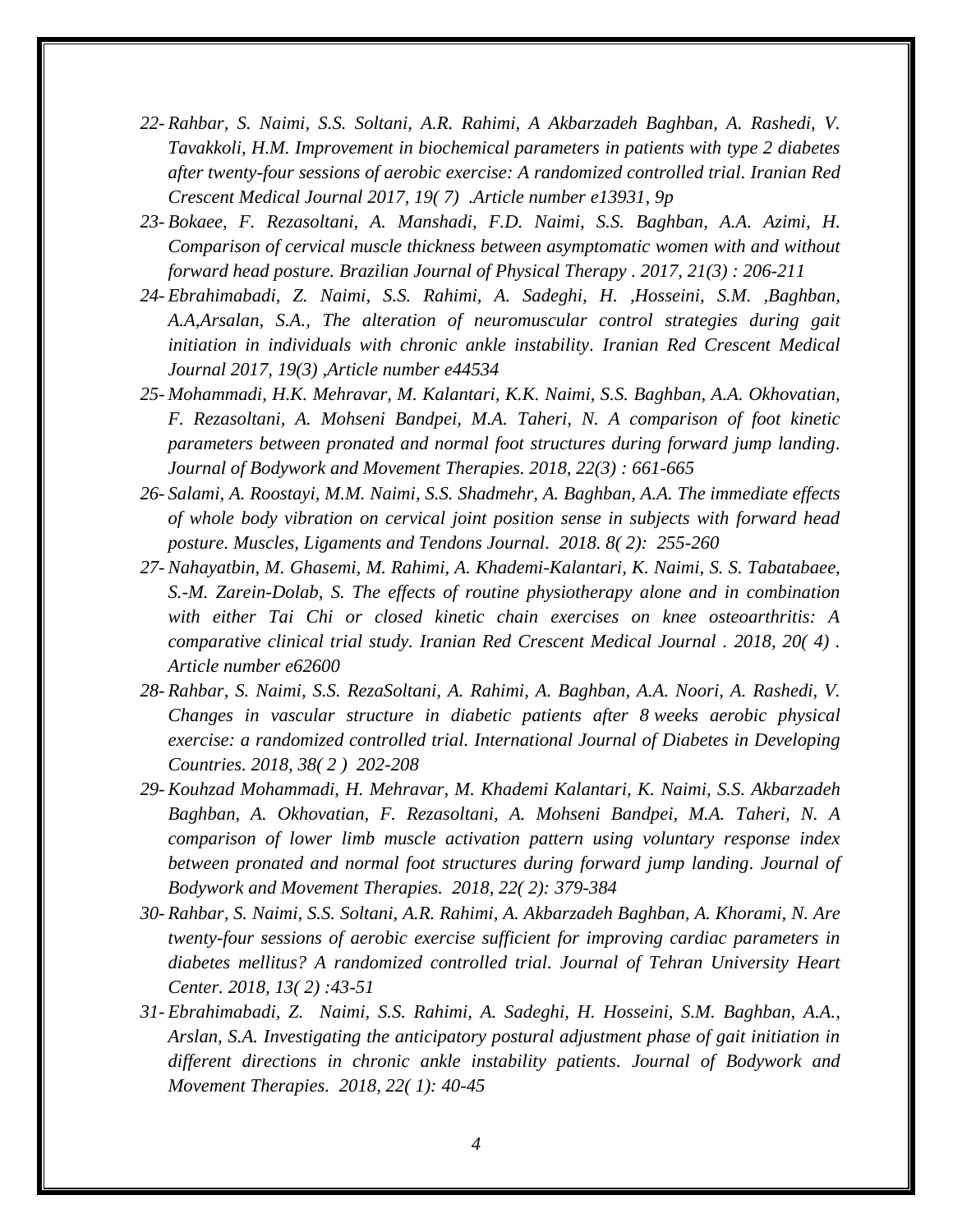- *32- [Mohammadi, S.](https://www.scopus.com/authid/detail.uri?authorId=57205606384&eid=2-s2.0-85060758222) [Roostayi, M.M.](https://www.scopus.com/authid/detail.uri?authorId=25723697500&eid=2-s2.0-85060758222) [Naimi, S.S.,](https://www.scopus.com/authid/detail.uri?authorId=55241493400&eid=2-s2.0-85060758222) [Baghban, A.A.](https://www.scopus.com/authid/detail.uri?authorId=35788693300&eid=2-s2.0-85060758222) The effects of cupping therapy as a new approach in the hysiotherapeutic management of carpal tunnel syndrome. [Physiotherapy Research International](https://www.scopus.com/sourceid/16949?origin=recordpage) . 2019. 24( 3), Article number e1770*
- *33- [Doroudian, A.](https://www.scopus.com/authid/detail.uri?authorId=57209023036&eid=2-s2.0-85066340025) [Roostayi, M.M.](https://www.scopus.com/authid/detail.uri?authorId=25723697500&eid=2-s2.0-85066340025) [Naimi, S.S.](https://www.scopus.com/authid/detail.uri?authorId=55241493400&eid=2-s2.0-85066340025) [Rahimi, A.](https://www.scopus.com/authid/detail.uri?authorId=57197132505&eid=2-s2.0-85066340025) [Baghban, A.A.E](https://www.scopus.com/authid/detail.uri?authorId=35788693300&eid=2-s2.0-85066340025)ffect of using the Flexi-Bar tool on erector spinae muscle activation under different standing weightbearing conditions. [Journal of Back and Musculoskeletal Rehabilitation](https://www.scopus.com/sourceid/12192?origin=recordpage) . 2019. 32( 3) : 505-509*

#### *Books:*

- *1- Scientific physiotherapy Words English to Persian Dictionary .2005 first edition and 2010 second edition*
- *2- Basic electromyography. 2012 first edition and 2015 second edition ( in Persian language)*

#### *Awards and Honors:*

- *1-* Top *Teacher in School of Rehabilitation, Shahid Beheshti University of Medical Sciences, Tehran, IRAN in 1999 , 2006 and 2014*
- *2- Iranian Top Teacher in Educational Festival Shahid Motahhari, Mashhad,IRAN. 2010*

# *Cooperation with International Presentation and Posters congresses:*

- *1- Vaseghi B., Naeemi SS., Khademi KK, Sarmadi, Rahimi A. Shoulder muscles activation during ascending and descending phases of push up exercise with external load. Physiotherapy Volume 97: Supplement S1. June 2011.*
- *2- Foroohideh F, Naeemi SS, Khademi KK., Rahimi A., Farhadi A. Acute effects of one-session of whole body vibration training on isokinetic strength of rotator cuff and shoulder proprioception. Physiotherapy Volume 97: Supplement S1. June 2011.*
- *3- Naimi SS, Rahimi A, Jamshidian M, Kamali Z, Sasedghi SH. Iranian Women's knowledge and preventive practice about the osteoporosis. IOF World Congres on Osteoprosis, (P645SA) Dec. 2008, Bangkok, Thailand.*
- *4- Naimi SS, Khademi Kalantari K, Rahimi A. Iranian physiotherapist's knowledge and practice about osteoporosis: A questionnaire survey. IOF World Congress on Osteoporosis, (P645SA) Dec. 2008, Bangkok, Thailand.*

#### *Cooperation with International Journals as reviewer:*

- *American Journal of Physical Medicine & Rehabilitation*
- *Spine Journal*
- *Journal of Research in Rehabilitation Sciences*